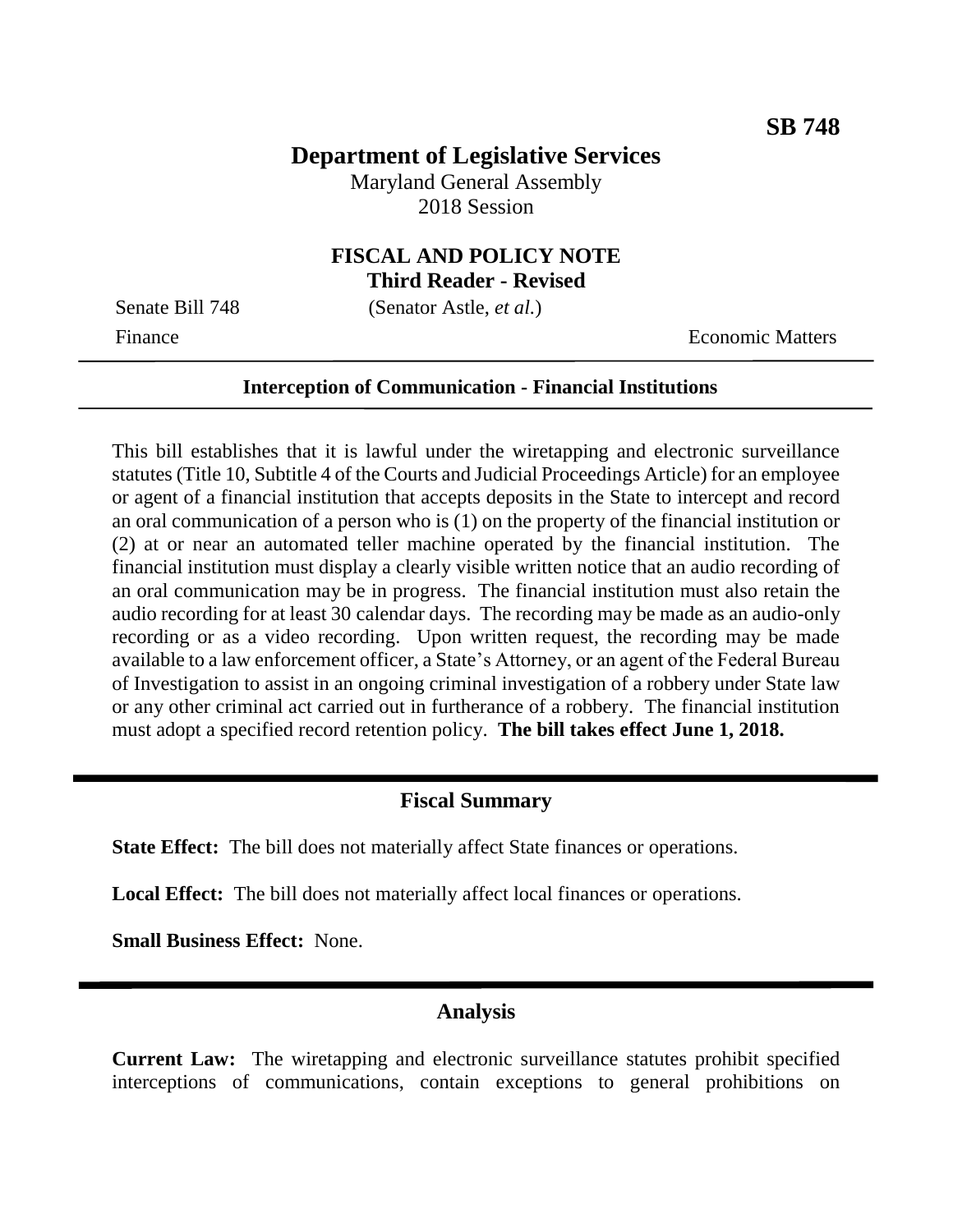interceptions of communications, and establish procedures for interception of communications by law enforcement.

In general, except as otherwise specified in statute, it is unlawful for a person to:

- willfully intercept, endeavor to intercept, or procure any other person to intercept a wire, oral, or electronic communication;
- willfully disclose, or endeavor to disclose, to any other person the contents of a wire, oral, or electronic communication, knowing or having reason to know that the information was obtained through an illegal intercept; or
- willfully use, or endeavor to use, the contents of a wire, oral, or electronic communication, knowing or having reason to know that the information was obtained through an illegal intercept.

A person who violates these prohibitions is guilty of a felony and subject to imprisonment for up to five years and/or a \$10,000 maximum fine.

An exception to the prohibitions on intercepting communications applies if the interceptor is a party to the communication and where all of the parties to the communication have given prior consent to the interception, unless the communication is intercepted for the purpose of committing any illegal criminal or tortious act.

Any person whose wire, oral, or electronic communication is intercepted, disclosed, or used in violation of the wiretapping and electronic surveillance statutes has a civil cause of action against any person who intercepts, discloses, or uses the communications or procures any other person to engage in these activities and may recover (1) actual damages, within specified limits; (2) punitive damages; and (3) reasonable attorney's fees and other reasonable litigation costs. A good faith reliance on a court order or legislative authorization is a complete defense to any civil or criminal action brought under the relevant statutory provisions or under any other law.

## **Additional Information**

**Prior Introductions:** A similar bill, House Bill 1518 of 2017, received a hearing in the House Judiciary Committee, but no further action was taken.

**Cross File:** HB 791 (Delegates Kramer and Adams) - Economic Matters.